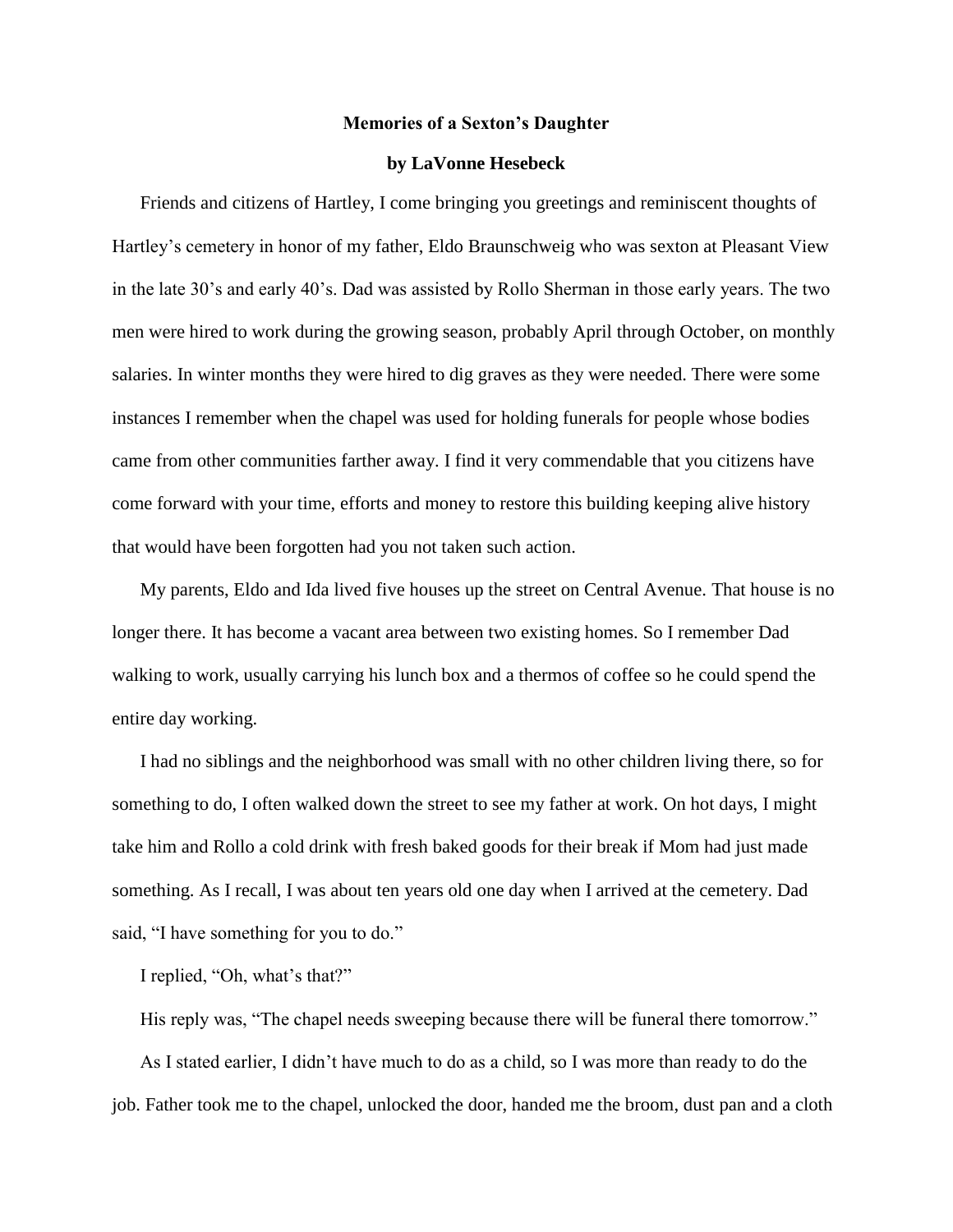and said, "Sweep the floor clean. Then dust the chairs and arrange them in rows facing this way." He then left me, returning to the work he was doing in the cemetery for that day.

I remember I did have an eerie feeling as I swept around the hole in the floor where the coffins were lowered to the underground vault. I called it a cellar because it was like a "hole in the ground." It was not the most fun sweeping, because at that time I'm thinking the bats were already frequenting the chapel as I swept away a lot of droppings. Of course there was dust and other kinds of dirt to be swept up. After sweeping I arranged the chairs after dusting each one. Thank goodness there were not a lot of chairs.  $*$ 

You might wonder, was the underground vault was used? Yes, I know it was used when my father was sexton. I can remember a winter when we had a lot of snow and it was very cold, so the ground was frozen hard making it difficult to dig a grave with a pick-ax and shovels. At that time they had no way of heating the ground to dig through the frost. So I recall there were three or more bodies place in the vault to remain until spring. I am not certain that all families returned again for the committal services in the spring. They could make a choice of what they wanted to do. The bodies were interred as the graves could be dug.

If I remember correctly there were steps to the cellar on the east side of the chapel and close to a well that was there. These steps were covered with a wooden door that was hinged on one side and opened up the stairway so coffins could then be carried out of the vault. This door could be padlocked shut.

A few other remembrances about the care of the cemetery that intrigued me as a child were:

1. There was on large mower with a motor that the men had to push. It was not selfpropelled and seemed hard to push. There were other small, hand-pushed, reel-type mowers that were easier to push and to trim around the tomb stones and markers. The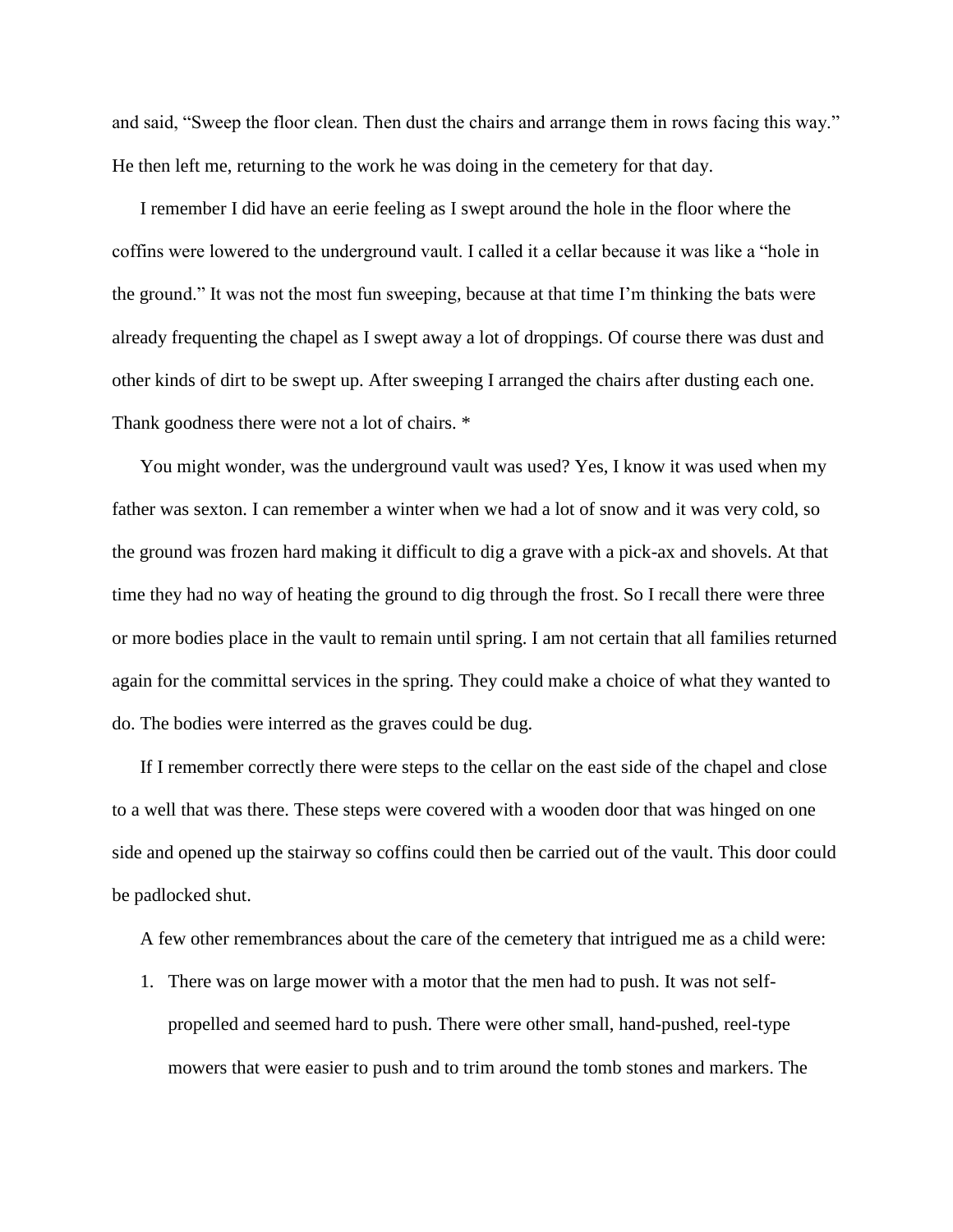size of the cemetery reached from north to south, as it does now, but extended only from the road (Central Avenue) east to the first driveway that is running north and south. It took the two men most of the week to mow and trim that area.

- 2. There were some walnut trees that dropped their walnuts, which had to be picked up in the fall to make easier mowing. I was often asked to do that job, and oh! How stained my hands would get from those green walnut shells.
- 3. The things that probably intrigued me most as a child were the plot books that had to be kept. These brown books, about 8 inches by 6 inches and bound by like a thick tablet, held pages of graph paper for each lot in the cemetery, all categorized by their locations. Each grave was plotted according to scale on the proper page. Children's and infants' were smaller. These books were kept at the City Clerk's Office. Lyle Shinkle was the City Clerk. Dad would pick up the books each time a new grave was dug so it could be plotted. Father taught me how to plot a grave accurately using a hard lead pencil to shade in the lines to form a rectangle box on this graph paper. I never did learn how lots were numbered and located, but my dad always would locate the proper page for me to graph.

I'd like to share one story about how my father purchased our family lot. Father told us one day as he was mowing, a gentleman walked up to him and began talking and asking questions. He inquired what he could do to sell a lot, explaining he really needed the money. He stated further that one body was buried on the lot, but there never was a marker placed, and he didn't know where it could be. Father explained that they could go to the City Clerk's Office, and check in the plot book to find the lot. They did this, and my father learned it was